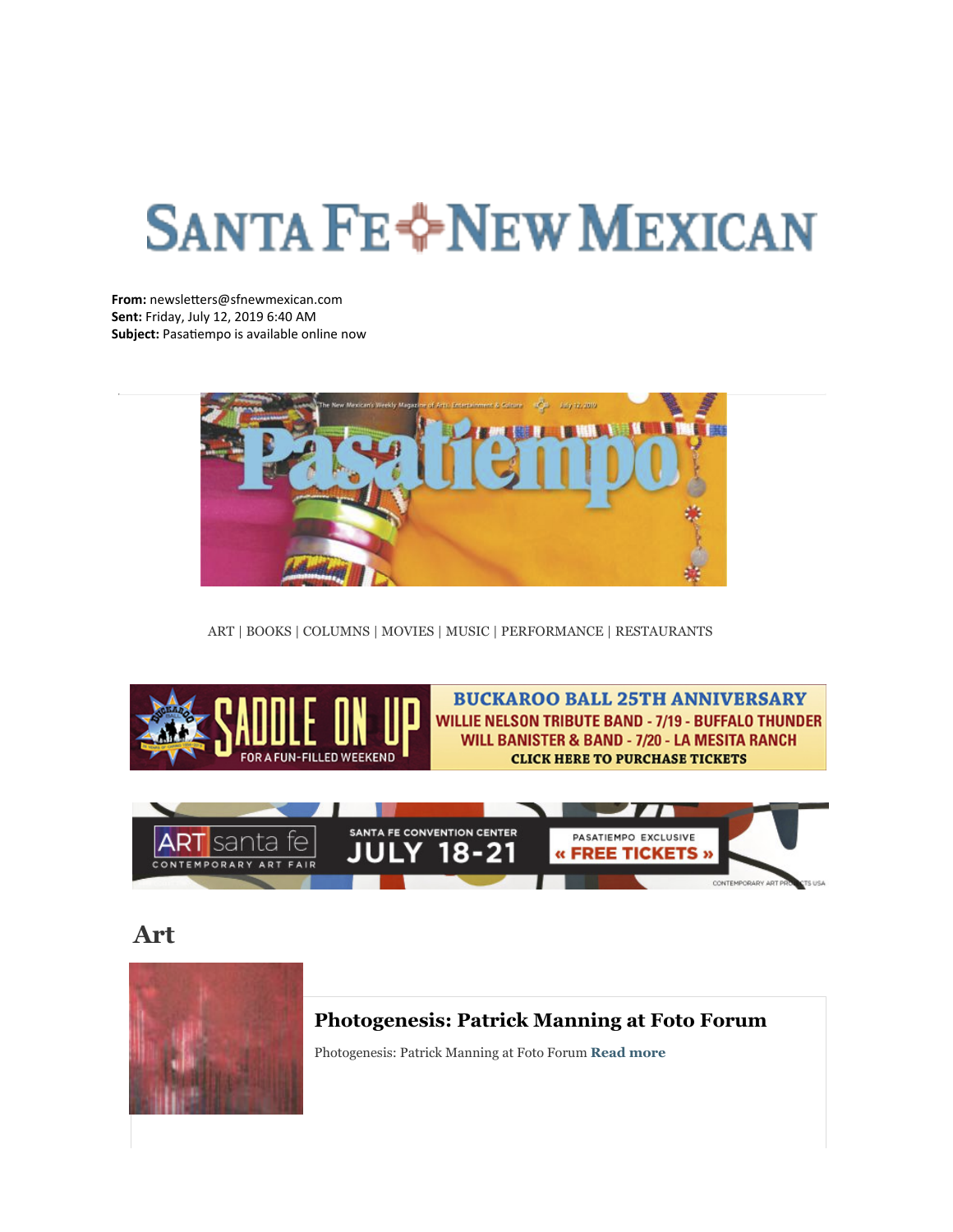# **Music & Performance**



## **[Opera without opulence: Director R.B. Schlather](http://r20.rs6.net/tn.jsp?f=001GJv4E6tBnzGN5UriJV8z669-h42shCqALWMeRJduOwP2PYWAh1FsXwOXv0GhPKcLDArSBZIaaWV17CDnAq_ncZNOnO55jBQRcaWN6gxwagt6rDEb7D_Yc1_Ul7ibbFz9j-Fyxicjt3Y_VJLjyxq2pU2JEIqjbj31xZY1y3ZDZ1QOIHgnY_v_N_RelhWgefgHFvquBPbSZKCl2baUJZHMDhvH7iitqE2le99yQUQ6Bn8rugKUa-XGsr14pmJUv7Owbek8nGSkOAz5n-Bc7FCMp9aPCpPeeYAH2r4dDTgYi4OMaV5L4wvRDyudVgYsQsGriKIG4cVzQ7KVZnozD8xB3jJxcxbAZ7qsMAUwuC_8EdHVqqbkHqZOzXVQjk9UFEkFPT_dsE2NzfBsfOQDCWTKDtPiDRLOi6wBeoSVx1lRd-9peJC0I4TNldtLf-qnSR5w9TpY2ezkqtEIQRl9jCo-dath_jwctdnEG4MFrfZm6Vo-90nuzLn3lgWaG9-09gg8fY6Cq6lwl5FWlYE7VIx01y8Fs9ru53O6ah-zJVXL-jfxBbz3_QsVsiuh1_Igr-LPWz4jYL43UX7yM5OgJE9PtQ==&c=GrLlKB1w0-azxI4yuTxAgV8hytg8mpqPauBQz7eIcpoe6SgiuGfOOA==&ch=e-prDAFtLTJTSygTvHAGLEMzW4vbiiiqcMnvqMzHAT7qzvxyqGQHtg==) on minimalism**

An age-old story of love and fidelity, Così fan tutte follows two couples engaged to be married. The Santa Fe Opera's new production takes the audience to a somewhere (or is it a nowhere?) far from 18th-century Naples. **[Read more](http://r20.rs6.net/tn.jsp?f=001GJv4E6tBnzGN5UriJV8z669-h42shCqALWMeRJduOwP2PYWAh1FsXwOXv0GhPKcLhjA9z7ZMTfi9DfhvYusSRiTIWO25eE4jEd-kic0u1onhxBLoJfzZz4eo47yb3pNuMgrRadEnqDGgGbSEv5fKoo3Qmu68Kp729wz1F6qd5eI5bbK69JOVkCzmuttkgqj1Bb276VuSJY_0x7WywTkTwEZOpERrp-kAm0PpKRDS-ue8wn6xy5gCZsrHSjWLCavzn654h3aO2mdeauF1Gb3-nZRsw0NgqaynR50aCLjg6bTcRXqH8q_dvoN3hypNbuyb_130EDDhWmMckc6AjyDa6ZasTrLqqoZ6AJg-ujESkeupmDsyeLODJ63lk614LHklv5X_gAQEk1MfWw9Dzg0cNi4pbNzrVzFrWX9CnTxAY7C7pJfSUC_93z4YVtLJxxT_6IS_-UQGR81w6-ECnCC8StZSLg7Q3fa8m6a3OCe9JtPt0nVGa_pS7PLBYuB2aWBapj1nWL2ctlNzv-v_CMKV-7L5Mu_C9t4B0PgGTNjaLhCGvuHxbKW1tf6me9GzYd1WYUwasLF54Hb3z8jVVJpS2w==&c=GrLlKB1w0-azxI4yuTxAgV8hytg8mpqPauBQz7eIcpoe6SgiuGfOOA==&ch=e-prDAFtLTJTSygTvHAGLEMzW4vbiiiqcMnvqMzHAT7qzvxyqGQHtg==)**



### **[From Camper to Cracker and back again: Front](http://r20.rs6.net/tn.jsp?f=001GJv4E6tBnzGN5UriJV8z669-h42shCqALWMeRJduOwP2PYWAh1FsXwOXv0GhPKcL4nstJNnkvSkMIKR4JIm7KwxHgJ4Axty-xFSbF43Eq3OrX8Klf84X7SKEzgbbRjBt4X6D76GLc9SL9Y_UxN7HbHTsY-KwoP1buEW6SNAod1-fBaOuUxkIQTP_lABEVAx9kRg5HLmvhEsOjePv21mHaLqT4xQOJMii4LuOwSoyI8DnjGCx0nDg5T2-uLbTS1LbRFC20hpvpxA4HkuMQVKSC3tRlFfRXH4WmStEthQW5ROuffFxyf5h8SlpRrQv7Bs5P3Oag0_CJzAQG160nr8xFpJBqNZ3gRDYADQ_ymO-zQNdkZc7TUHSV6BdKnJNtklOxmsGnzPHUh0QOOcFO4m98rzBQ0JvvozjM8IPdWmmO_1h1RAzRhTrFYg2PpR5akrYGbS5ooa6eyZ5ZKKtBsDzLQyLQ6bz1Tf-YqLqfKcfuIyEriBfQVMs9lwqXCr2DgVPgcu5JwHXi5QIdBNx5OCYObq9LePLglT4kGcSZQFWoTMn8cHMdQZUt2Pwd8Lx_Od5&c=GrLlKB1w0-azxI4yuTxAgV8hytg8mpqPauBQz7eIcpoe6SgiuGfOOA==&ch=e-prDAFtLTJTSygTvHAGLEMzW4vbiiiqcMnvqMzHAT7qzvxyqGQHtg==) man David Lowery**

"Rock music is essentially a hybrid type of music that incorporates elements of folk and blues and country and gospel and whatever, like that. Camper [Van Beethoven] has a broad palette of styles that it incorporates. We get into the Eastern European stuff, all the surf stuff that was heavily influenced by Middle Eastern music," said front man David Lowery. Lowery brings his two bands, Camper Van Beethoven and Cracker, to The Bridge at Santa Fe Brewing, 7:30 p.m. Thursday, July 18. **[Read more](http://r20.rs6.net/tn.jsp?f=001GJv4E6tBnzGN5UriJV8z669-h42shCqALWMeRJduOwP2PYWAh1FsXwOXv0GhPKcL-Jah32F_fM5EQ3nWKnmqvEbS8hVlAU5rfgC8WRwFki64Vf1ndHrgA84ct7e9Vi7MnTsoIbY5CZE8dobmYEK9PERwhj_sWKN6-AmLmsAbK8KzZ2MWhLIj864K7NPtjV_CTrNhdSQU7Uevb2N2uKVkMA0WMYkPJu82G1QSabqjqJqJvQjAneaVb1fY4MLlC6FU9CgOwtlWxDd4LlmOcT1k-lAQxpLxgZdaHZZ4Ai9HMyXtAo5pwcpaTZ7FgthVQnBWovcV9kG9uPh0w2vSG7psOX78lFFHPPX4f42TTvmxZG6UgSwSL3CAumSUAEjV5ry-2r-GkXwiafTlMDvLUGv1zHOMRHSjSxUU-PV8Pt-fb6dQeLZgxGn0ICCvnYpqup2y98_EOkgM4TIGoYsnOiwmUSAVSJqKJIk6tQ4dVn9mq4LPDsPlYuor_DfFkvquU9JNkis7Vr_NOTVBYXQVQzlfaUrdDgPB7khD93djOkg9HMa4ixZxiYkeu70p7N9vdjoKILB0aiZaQME=&c=GrLlKB1w0-azxI4yuTxAgV8hytg8mpqPauBQz7eIcpoe6SgiuGfOOA==&ch=e-prDAFtLTJTSygTvHAGLEMzW4vbiiiqcMnvqMzHAT7qzvxyqGQHtg==)**



## **[Human expression: Cellist Joseph Johnson](http://r20.rs6.net/tn.jsp?f=001GJv4E6tBnzGN5UriJV8z669-h42shCqALWMeRJduOwP2PYWAh1FsXwOXv0GhPKcL47NoTr12H9-LGR-InnB7VkBgmv5dSRA-hOj9fNP_xFagQWp5gyCoUYvxostRaw4ts24MMVNF7qKn_CNAG0c-Vg7ET_Q-UC28_t3OHo1UcWeFoE015C_Yq8bvQNY3DA3_oLMpyI5NkZoOIDe7qApNdz4zfO8oMeuAzyJ-4tUusQ4neNsRwDK7_rAjuTzwx1m6LxPxegeJsfaCnT4FThHJKJFlbhXrrCaX0_lQP6S-58FKN7va8QQlKimrdz_abRWMgpFWTnls7osqGIQlwsmc1JkHAw00U6nfHHxBkmS7aDiXo1-i4NFxsr82FaJhgsYrfGpPT6ElDvA6H4z-Uv-QZ6oZmtMBMiQeYNvtHslk_YDf5Ek-zYORaWf-p5UMHi-hmvBQMyXk-rIWvWi4Y8the5LvwW7Ddus0RnUHUKrlsbYRufcB0QYLRbBZ3i0gJF6AUwzBBNSwDFEKcVx-6TY7Ae9WeA9WPkjHy9WUNE9l7Yo6mLeix09j22FS4I6oHtfq&c=GrLlKB1w0-azxI4yuTxAgV8hytg8mpqPauBQz7eIcpoe6SgiuGfOOA==&ch=e-prDAFtLTJTSygTvHAGLEMzW4vbiiiqcMnvqMzHAT7qzvxyqGQHtg==)**

Joseph Johnson steps outside his orchestra roles this weekend in a pair of solo concerts that will test his instrumental voice: 10:30 a.m. on Saturday, July 13, at SITE Santa Fe and 10:30 a.m. on Sunday, July 14, at Las Puertas Event Center in Albuquerque. **[Read more](http://r20.rs6.net/tn.jsp?f=001GJv4E6tBnzGN5UriJV8z669-h42shCqALWMeRJduOwP2PYWAh1FsXwOXv0GhPKcL6mcUUiHtmzwx0K4ZXYTMJvvMx-CroHmQOvKS9qCnVAGAw4YRbYvUrbBsghC_OaSvoOjp1S42D1sdLRTsxVjeFAx8oeJj8BDN-9L1Lyr_C4NaN0Z0Bd6gNbZg2O_Qi26J28jGtXgovelGCn2AqthwTYWhMDMefDUd3mdmMvzFUOpSwz9ZCKa5q6MlYpyl67GplLSjfunljbms8mjqvCCOrLyfP0J1LvtmPshb82CA6n5NV_5Z7TtHTfHGsFrccOVQO1HlKqaFHxAs_eRGLCZY_7Z77RwbcUb90UEZMcZmHoFJJApOjaqFoZbJrdPl-UvlA7uF6zhjJhESXfFV4l3qd_Ij7MGdNx53JTw1wuQjrwnTd0uBLOHsWywPxNE4hIoFu84g_FgSS2ktMTswCworFfVU_j08YJhNcU-BjQ8xTkQybindwRAstSSfCYhgfHuG1fZmi03PwBXZjyUYQp_rEcPWGoF8JE0HdwzzBzQANs4A5lW8d4XGl_pnSbRWX4D6Mnx5eUHvEqo=&c=GrLlKB1w0-azxI4yuTxAgV8hytg8mpqPauBQz7eIcpoe6SgiuGfOOA==&ch=e-prDAFtLTJTSygTvHAGLEMzW4vbiiiqcMnvqMzHAT7qzvxyqGQHtg==)**



**BUCKAROO BALL 25TH ANNIVERSARY** WILLIE NELSON TRIBUTE BAND - 7/19 - BUFFALO THUNDER **WILL BANISTER & BAND - 7/20 - LA MESITA RANCH CLICK HERE TO PURCHASE TICKETS** 

# **Culinary Arts**



## **[Getting fortified: Dining experiences before the](http://r20.rs6.net/tn.jsp?f=001GJv4E6tBnzGN5UriJV8z669-h42shCqALWMeRJduOwP2PYWAh1FsXwOXv0GhPKcLJ7FL2V162ma2jQZgKwtk23lajTS0EbVSxKOoLhSqY5HjM3ycedr7tIqR2Gq2yH5Hb7wN9aiNQvBg48qlwknzdCjWivWeQ391fjqR5i8ubfBhtX3KJAb7WWFkuQAVIjQ-CTxwgzZrkZ-PiQtbF_mlOPxhWcIbtm1l_QkkQdaWQZKBrojbA-Hu7eosOnsUR4lLhcAGxWwyV-JKLoVT2-j3dch2Mlrbd-KsguxOH8XEDnNacH5FXi2NJ_PClw5VBJJWZTd7Sq2gt2aZ3-N0rdWtkLhuW9A_FDRhtLawC5qwskB7bdizz__SG_SYoC07Cg2jaQMbPmwd_JUYKTRY_vc41VEhde4qoV3UWJC0iKO5pKh3NWOVQxeEdejRI7BtTriHjQlCZztAbJ7WD863-xj1poOZ_8X_rsCqqxIg27P3g5FcQHzCfGBxj3xoQ10bioRBBORFcKAnN8zkEZXJqa-Pua_mv2dnx0t3hRzDePfZHdXIdWhVaR7vvr9rWiYjg7MNKNL3K1SLL5s=&c=GrLlKB1w0-azxI4yuTxAgV8hytg8mpqPauBQz7eIcpoe6SgiuGfOOA==&ch=e-prDAFtLTJTSygTvHAGLEMzW4vbiiiqcMnvqMzHAT7qzvxyqGQHtg==) opera**

Love. Lust. Bromance. Duplicity. Death. **[Read more](http://r20.rs6.net/tn.jsp?f=001GJv4E6tBnzGN5UriJV8z669-h42shCqALWMeRJduOwP2PYWAh1FsXwOXv0GhPKcLRkpV5_yShc1ryoMUHgJXvMmp1HZrgQI06OIdsUHOLp2kXQwexLNH79xeETjWcn4axK9GjUg6cr754U3zrMQcj8ltJ1N3ebC7Wg1erg_KdK_ZDp0Tf06xPbjY0Pp7W924hgfB0LxiHamFI7mBpVlP1Ik5l5QzZicgYijbn7FhiIsmGT688VS4U9t5hDMEv3XtRtIGlZRSmlcRX0HJZ2-kiODJWhMfCQW_7RCXTvnAD-othBkZm0iKxoCcZuellP6Wk6n-_5vfEm7YDFiR68sp75r4HqN_sYA1CF4Eb7GTGDWnxWC1r_BjaTYB6tefcwv0vqv2Y3aDzfy51oePQOxAMqczhn0aOi14EDwfPXuW4diwrA1oZwRcBEH2CjfmQdDWxpdHHqO3yG3B5fOwLnGWb78qLSglg8vdDK_7MpWpW5K7SaieeilQYHQvkWi9z-VKGAa5eN8zAEMIO6yZ9DsDYT54SWRck17WQJYjS8UJePVR2Fslzj--3vsRdFoX1yXvZAERodegleyygFZyJTmbvQ==&c=GrLlKB1w0-azxI4yuTxAgV8hytg8mpqPauBQz7eIcpoe6SgiuGfOOA==&ch=e-prDAFtLTJTSygTvHAGLEMzW4vbiiiqcMnvqMzHAT7qzvxyqGQHtg==)**